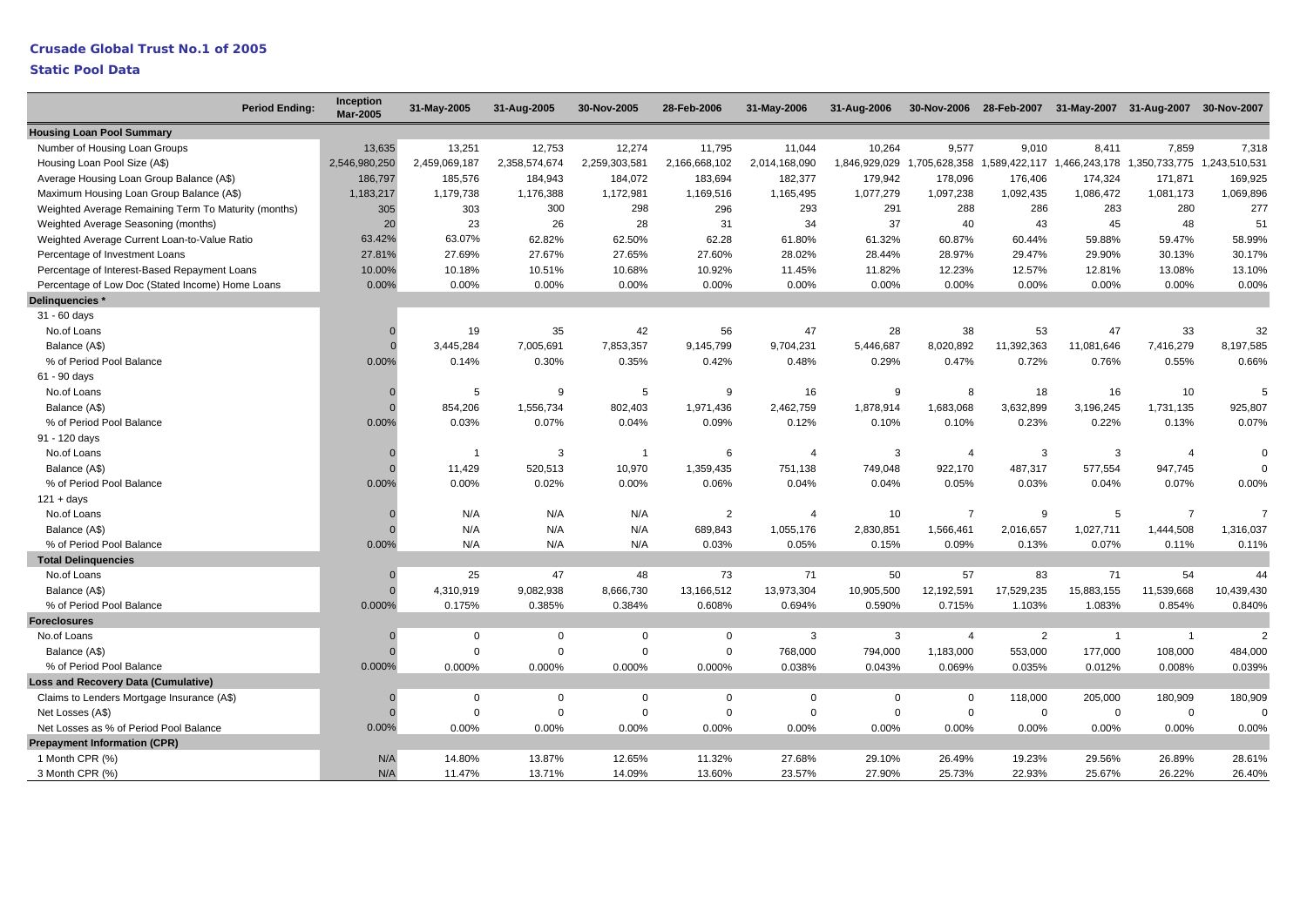| <b>Period Ending:</b>                                                                       | <b>Inception</b><br><b>Mar-2005</b> | 31-May-2005 | 31-Aug-2005 | 30-Nov-2005 | 28-Feb-2006 | 31-May-2006 | 31-Aug-2006 |        |        | 30-Nov-2006 28-Feb-2007 31-May-2007 31-Aug-2007 30-Nov-2007 |        |        |
|---------------------------------------------------------------------------------------------|-------------------------------------|-------------|-------------|-------------|-------------|-------------|-------------|--------|--------|-------------------------------------------------------------|--------|--------|
| Profile by Current Loan-To-Value Ratio (% of Period Pool<br>Balance)                        |                                     |             |             |             |             |             |             |        |        |                                                             |        |        |
| 00.01% - 30.00%                                                                             | 5.11%                               | 5.25%       | 5.44%       | 5.60%       | 5.69%       | 5.93%       | 6.37%       | 6.68%  | 6.95%  | 7.47%                                                       | 7.58%  | 8.05%  |
| 30.01% - 35.00%                                                                             | 3.10%                               | 3.17%       | 3.08%       | 3.25%       | 3.27%       | 3.47%       | 3.41%       | 3.62%  | 3.81%  | 3.85%                                                       | 4.12%  | 4.35%  |
| 35.01% - 40.00%                                                                             | 4.17%                               | 4.29%       | 4.20%       | 4.17%       | 4.22%       | 4.40%       | 4.52%       | 4.50%  | 4.46%  | 4.65%                                                       | 4.77%  | 4.86%  |
| 40.01% - 45.00%                                                                             | 4.64%                               | 4.76%       | 5.00%       | 4.99%       | 5.22%       | 5.33%       | 5.43%       | 5.70%  | 6.07%  | 6.16%                                                       | 6.37%  | 6.12%  |
| 45.01% - 50.00%                                                                             | 6.02%                               | 6.10%       | 6.09%       | 6.41%       | 6.29%       | 6.38%       | 6.60%       | 6.83%  | 6.91%  | 7.05%                                                       | 7.17%  | 7.41%  |
| 50.01% - 55.00%                                                                             | 7.07%                               | 7.16%       | 7.31%       | 7.32%       | 7.38%       | 7.60%       | 7.88%       | 7.53%  | 7.62%  | 7.38%                                                       | 7.42%  | 7.69%  |
| 55.01% - 60.00%                                                                             | 8.07%                               | 8.20%       | 8.23%       | 8.18%       | 8.25%       | 8.40%       | 8.16%       | 8.53%  | 8.47%  | 9.07%                                                       | 9.23%  | 9.14%  |
| 60.01% - 65.00%                                                                             | 8.89%                               | 8.70%       | 8.71%       | 8.66%       | 8.58%       | 8.50%       | 8.73%       | 8.75%  | 8.56%  | 8.55%                                                       | 8.44%  | 8.70%  |
| 65.01% - 70.00%                                                                             | 9.81%                               | 9.85%       | 9.89%       | 9.98%       | 10.34%      | 10.33%      | 10.17%      | 9.97%  | 10.09% | 10.00%                                                      | 9.69%  | 9.52%  |
| 70.01% - 75.00%                                                                             | 10.62%                              | 11.04%      | 11.19%      | 11.43%      | 11.46%      | 11.20%      | 11.37%      | 11.70% | 11.94% | 12.06%                                                      | 12.13% | 12.19% |
| 75.01% - 80.00%                                                                             | 20.88%                              | 19.80%      | 19.15%      | 18.35%      | 17.46%      | 16.73%      | 15.60%      | 14.57% | 13.68% | 12.62%                                                      | 12.24% | 11.20% |
| 80.01% - 85.00%                                                                             | 2.49%                               | 2.74%       | 2.95%       | 3.17%       | 3.33%       | 3.44%       | 3.60%       | 3.82%  | 3.98%  | 4.19%                                                       | 4.38%  | 4.57%  |
| 85.01% - 90.00%                                                                             | 4.88%                               | 4.97%       | 4.97%       | 4.94%       | 5.24%       | 5.46%       | 5.61%       | 5.40%  | 5.38%  | 5.34%                                                       | 5.12%  | 5.02%  |
| 90.01% - 95.00%                                                                             | 4.27%                               | 3.98%       | 3.79%       | 3.56%       | 3.26%       | 2.84%       | 2.54%       | 2.32%  | 2.04%  | 1.61%                                                       | 1.33%  | 1.15%  |
| 95.01% - 100.00%                                                                            | 0.00%                               | 0.00%       | 0.00%       | 0.00%       | 0.00%       | 0.01%       | 0.01%       | 0.02%  | 0.07%  | 0.00%                                                       | 0.02%  | 0.01%  |
| $100.00\% +$                                                                                | 0.00%                               | 0.00%       | 0.00%       | 0.00%       | 0.00%       | 0.00%       | 0.00%       | 0.03%  | 0.00%  | 0.00%                                                       | 0.00%  | 0.03%  |
| Profile by Loan Product (% of Period Pool Balance)                                          |                                     |             |             |             |             |             |             |        |        |                                                             |        |        |
| 1 Year Fixed                                                                                | 2.31%                               | 2.02%       | 1.19%       | 0.43%       | 0.32%       | 0.27%       | 0.31%       | 0.32%  | 0.33%  | 0.35%                                                       | 0.37%  | 0.40%  |
| 2 Year Fixed                                                                                | 1.02%                               | 0.99%       | 1.09%       | 1.11%       | 1.06%       | 1.08%       | 1.31%       | 1.27%  | 1.25%  | 1.23%                                                       | 1.16%  | 1.31%  |
| 3 Year Fixed                                                                                | 7.02%                               | 7.70%       | 7.95%       | 8.40%       | 8.47%       | 8.93%       | 10.01%      | 10.44% | 10.78% | 10.66%                                                      | 10.02% | 9.52%  |
| 4 Year Fixed                                                                                | 0.20%                               | 0.21%       | 0.18%       | 0.17%       | 0.16%       | 0.16%       | 0.18%       | 0.29%  | 0.32%  | 0.36%                                                       | 0.36%  | 0.37%  |
| 5 Year Fixed                                                                                | 4.35%                               | 4.53%       | 4.65%       | 4.85%       | 5.20%       | 5.51%       | 5.85%       | 6.50%  | 6.94%  | 7.61%                                                       | 8.29%  | 9.37%  |
| Basic Home Loan/STG Essential Home Loan/GAHL                                                | 26.63%                              | 26.72%      | 27.01%      | 27.25%      | 27.34%      | 26.78%      | 25.97%      | 25.32% | 24.73% | 24.05%                                                      | 23.95% | 23.96% |
| <b>Standard Variable</b>                                                                    | 10.54%                              | 10.77%      | 12.22%      | 12.94%      | 12.66%      | 12.18%      | 11.67%      | 11.23% | 10.93% | 10.98%                                                      | 11.48% | 11.42% |
| Other Variable                                                                              | 47.93%                              | 47.07%      | 45.71%      | 44.86%      | 44.79%      | 45.08%      | 44.71%      | 44.63% | 44.72% | 44.78%                                                      | 44.38% | 43.65% |
| Profile by Loan Rate (% of Period Pool Balance)                                             |                                     |             |             |             |             |             |             |        |        |                                                             |        |        |
| 4.01% - 4.50%                                                                               | 0.00%                               | 0.00%       | 0.00%       | 0.00%       | 0.00%       | 0.00%       | 0.00%       | 0.00%  | 0.00%  | 0.00%                                                       | 0.00%  | 0.00%  |
| 4.51% - 5.00%                                                                               | 0.00%                               | 0.00%       | 0.00%       | 0.00%       | 0.00%       | 0.00%       | 0.00%       | 0.00%  | 0.00%  | 0.00%                                                       | 0.00%  | 0.00%  |
| $5.01\% - 5.50\%$                                                                           | 0.02%                               | 0.00%       | 0.00%       | 0.00%       | 0.00%       | 0.00%       | 0.00%       | 0.00%  | 0.00%  | 0.00%                                                       | 0.00%  | 0.00%  |
| 5.51% - 6.00%                                                                               | 2.96%                               | 2.44%       | 1.55%       | 0.81%       | 0.72%       | 0.57%       | 0.24%       | 0.25%  | 0.27%  | 0.29%                                                       | 0.32%  | 0.33%  |
| $6.01\% - 6.50\%$                                                                           | 6.84%                               | 6.45%       | 4.60%       | 3.06%       | 2.82%       | 2.84%       | 2.78%       | 2.62%  | 2.67%  | 2.77%                                                       | 2.91%  | 2.96%  |
| $6.51\% - 7.00\%$                                                                           | 72.76%                              | 73.53%      | 74.96%      | 76.61%      | 77.42%      | 66.55%      | 12.42%      | 12.31% | 12.19% | 11.44%                                                      | 9.94%  | 8.11%  |
| 7.01% - 7.50%                                                                               | 17.35%                              | 17.55%      | 18.89%      | 19.52%      | 19.03%      | 17.86%      | 67.94%      | 57.71% | 58.40% | 59.07%                                                      | 6.48%  | 6.46%  |
| 7.51% - 8.00%                                                                               | 0.07%                               | 0.03%       | 0.01%       | 0.00%       | 0.00%       | 12.18%      | 16.61%      | 15.84% | 15.51% | 15.42%                                                      | 64.31% | 56.11% |
| $8.01\% - 8.50\%$                                                                           | 0.00%                               | 0.00%       | 0.00%       | 0.00%       | 0.00%       | 0.00%       | 0.00%       | 11.26% | 10.96% | 11.01%                                                      | 16.04% | 14.57% |
| 8.51% - 9.00%                                                                               | 0.00%                               | 0.00%       | 0.00%       | 0.00%       | 0.00%       | 0.00%       | 0.00%       | 0.00%  | 0.00%  | 0.00%                                                       | 0.00%  | 11.45% |
| $9.01\% - 9.50\%$                                                                           | 0.00%                               | 0.00%       | 0.00%       | 0.00%       | 0.00%       | 0.00%       | 0.00%       | 0.00%  | 0.00%  | 0.00%                                                       | 0.00%  | 0.00%  |
| $9.51\% - 10.00\%$                                                                          | 0.00%                               | 0.00%       | 0.00%       | 0.00%       | 0.00%       | 0.00%       | 0.00%       | 0.00%  | 0.00%  | 0.00%                                                       | 0.00%  | 0.00%  |
| Profile by Geographic Distribution (% of Period Pool<br><b>Security Property Valuation)</b> |                                     |             |             |             |             |             |             |        |        |                                                             |        |        |
| <b>Australian Capital Territory</b>                                                         | 4.11%                               | 4.06%       | 3.99%       | 3.92%       | 3.94%       | 3.87%       | 3.94%       | 3.88%  | 3.89%  | 3.92%                                                       | 3.93%  | 3.91%  |
| New South Wales                                                                             | 56.05%                              | 56.24%      | 56.44%      | 56.68%      | 56.95%      | 57.19%      | 57.73%      | 57.96% | 58.09% | 58.32%                                                      | 58.49% | 59.09% |
| Victoria                                                                                    | 14.86%                              | 14.87%      | 14.84%      | 14.74%      | 14.70%      | 14.89%      | 14.81%      | 14.83% | 14.90% | 15.03%                                                      | 15.14% | 15.00% |
| Queensland                                                                                  | 8.74%                               | 8.68%       | 8.67%       | 8.62%       | 8.45%       | 8.46%       | 8.26%       | 8.17%  | 8.19%  | 7.96%                                                       | 7.71%  | 7.41%  |
| South Australia                                                                             | 11.57%                              | 11.63%      | 11.59%      | 11.58%      | 11.54%      | 11.38%      | 11.16%      | 11.14% | 11.07% | 10.95%                                                      | 10.92% | 10.80% |
| Western Australia                                                                           | 4.33%                               | 4.18%       | 4.14%       | 4.12%       | 4.11%       | 3.88%       | 3.77%       | 3.69%  | 3.56%  | 3.51%                                                       | 3.52%  | 3.53%  |
| Northern Territory                                                                          | 0.13%                               | 0.14%       | 0.13%       | 0.13%       | 0.13%       | 0.14%       | 0.11%       | 0.12%  | 0.11%  | 0.11%                                                       | 0.09%  | 0.05%  |
| Tasmania                                                                                    | 0.20%                               | 0.21%       | 0.20%       | 0.20%       | 0.19%       | 0.19%       | 0.21%       | 0.22%  | 0.21%  | 0.20%                                                       | 0.20%  | 0.20%  |
|                                                                                             |                                     |             |             |             |             |             |             |        |        |                                                             |        |        |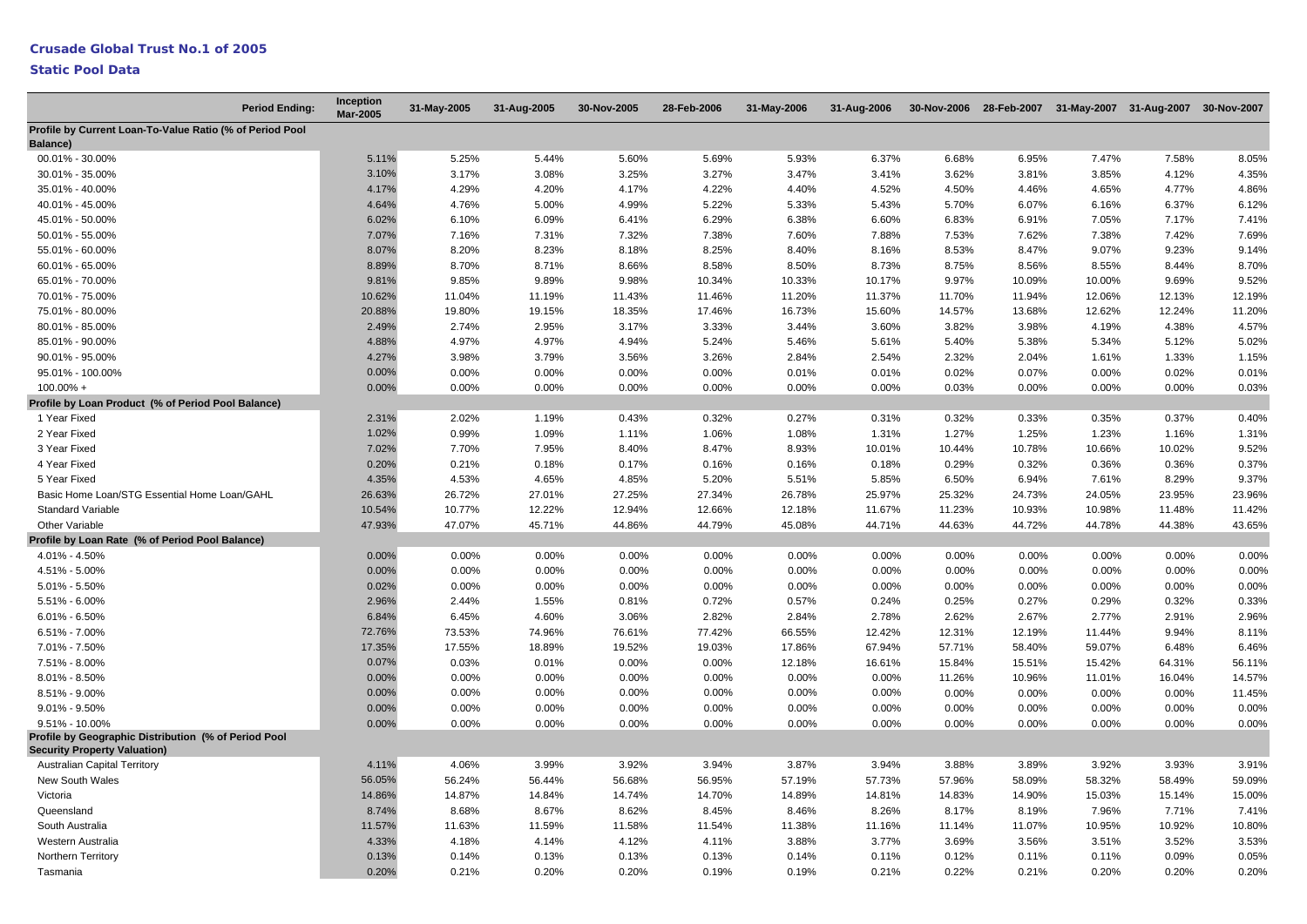| <b>Period Ending:</b>                                                                                                                                                            | Inception<br>Mar-2005 | 31-May-2005 | 31-Aug-2005 | 30-Nov-2005 | 28-Feb-2006 | 31-May-2006 | 31-Aug-2006 30-Nov-2006 28-Feb-2007 31-May-2007 31-Aug-2007 30-Nov-2007 |  |  |  |
|----------------------------------------------------------------------------------------------------------------------------------------------------------------------------------|-----------------------|-------------|-------------|-------------|-------------|-------------|-------------------------------------------------------------------------|--|--|--|
| * Banding of loans of 121+ days delinquency commenced from<br>January 2006. Pre-January 2006, break-up of delinquent loans<br>between 91-120 days and 121+ days is not available |                       |             |             |             |             |             |                                                                         |  |  |  |
|                                                                                                                                                                                  |                       |             |             |             |             |             |                                                                         |  |  |  |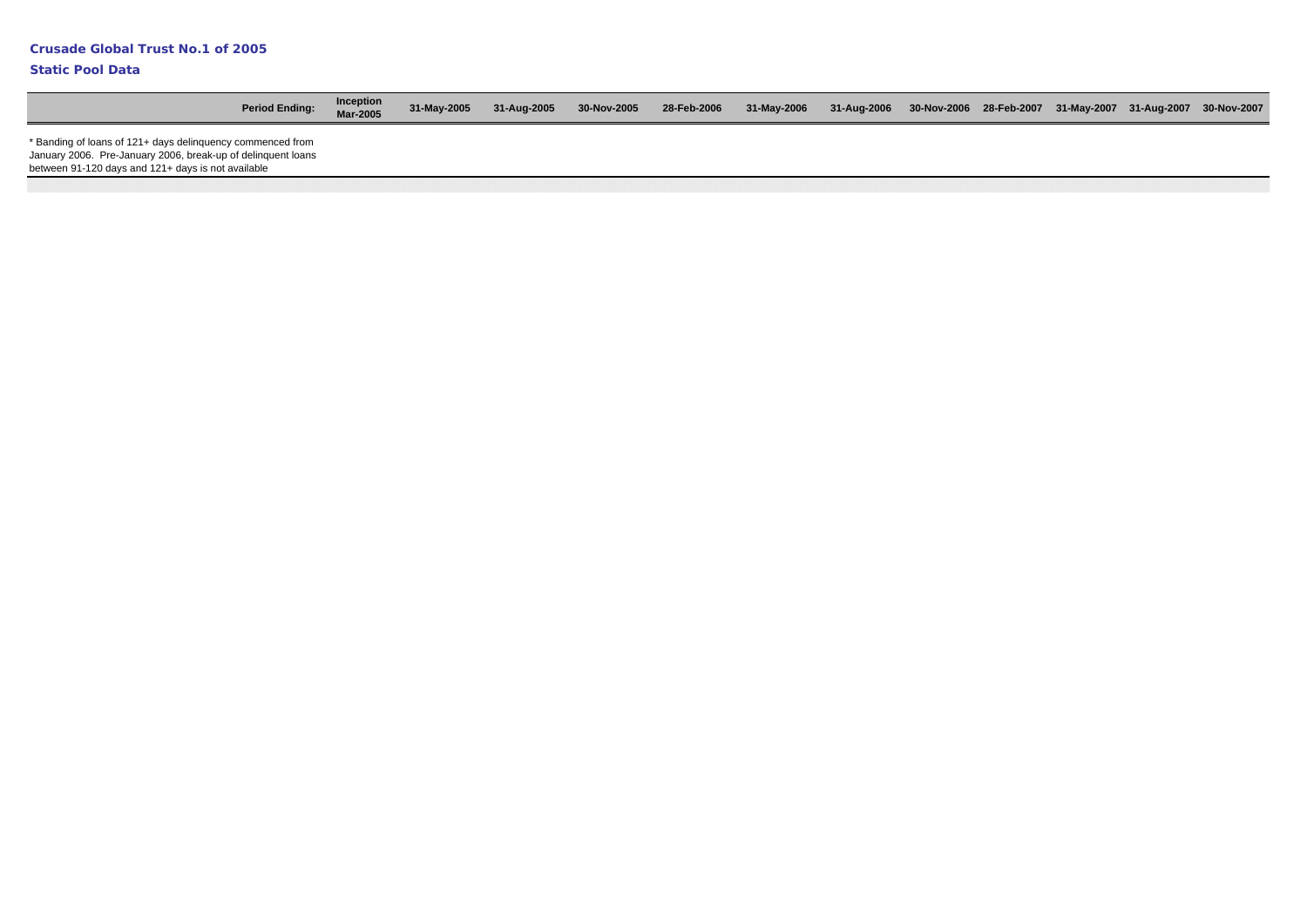|                                                      | <b>Period Ending:</b> | 29-Feb-2008   | 31-May-2008   |
|------------------------------------------------------|-----------------------|---------------|---------------|
| <b>Housing Loan Pool Summary</b>                     |                       |               |               |
| Number of Housing Loan Groups                        |                       | 6,854         | 6,462         |
| Housing Loan Pool Size (A\$)                         |                       | 1,151,710,474 | 1,074,469,887 |
| Average Housing Loan Group Balance (A\$)             |                       | 168,035       | 166,275       |
| Maximum Housing Loan Group Balance (A\$)             |                       | 1,062,707     | 1,032,691     |
| Weighted Average Remaining Term To Maturity (months) |                       | 275           | 272           |
| Weighted Average Seasoning (months)                  |                       | 54            | 57            |
| Weighted Average Current Loan-to-Value Ratio         |                       | 58.50%        | 58.04%        |
| Percentage of Investment Loans                       |                       | 30.60%        | 31.15%        |
| Percentage of Interest-Based Repayment Loans         |                       | 13.29%        | 13.36%        |
| Percentage of Low Doc (Stated Income) Home Loans     |                       | 0.00%         | $0.00\%$      |
| Delinquencies *                                      |                       |               |               |
| 31 - 60 days                                         |                       |               |               |
| No.of Loans                                          |                       | 41            | 27            |
| Balance (A\$)                                        |                       | 9,011,434     | 5,111,517     |
| % of Period Pool Balance                             |                       | 0.78%         | 0.48%         |
| 61 - 90 days                                         |                       |               |               |
| No.of Loans                                          |                       | 8             | 7             |
| Balance (A\$)                                        |                       | 1,922,530     | 1,730,488     |
| % of Period Pool Balance                             |                       | 0.17%         | 0.16%         |
| 91 - 120 days                                        |                       |               |               |
| No.of Loans                                          |                       | 5             | 4             |
| Balance (A\$)                                        |                       | 957,878       | 920,774       |
| % of Period Pool Balance                             |                       | 0.08%         | 0.09%         |
| $121 + days$                                         |                       |               |               |
| No.of Loans                                          |                       | 6             | 4             |
| Balance (A\$)                                        |                       | 900,902       | 763,960       |
| % of Period Pool Balance                             |                       | 0.08%         | 0.07%         |
| <b>Total Delinquencies</b>                           |                       |               |               |
| No.of Loans                                          |                       | 60            | 42            |
| Balance (A\$)                                        |                       | 12,792,745    | 8,526,740     |
| % of Period Pool Balance                             |                       | 1.111%        | 0.794%        |
| <b>Foreclosures</b>                                  |                       |               |               |
| No.of Loans                                          |                       | 1             | 1             |
| Balance (A\$)                                        |                       | 121,021       | 121,021       |
| % of Period Pool Balance                             |                       | 0.011%        | 0.011%        |
| <b>Loss and Recovery Data (Cumulative)</b>           |                       |               |               |
| Claims to Lenders Mortgage Insurance (A\$)           |                       | 191,492       | 191,492       |
| Net Losses (A\$)                                     |                       | 0             | 0             |
| Net Losses as % of Period Pool Balance               |                       | 0.00%         | 0.00%         |
| <b>Prepayment Information (CPR)</b>                  |                       |               |               |
| 1 Month CPR (%)                                      |                       | 26.00%        | 21.18%        |
| 3 Month CPR (%)                                      |                       | 24.60%        | 22.33%        |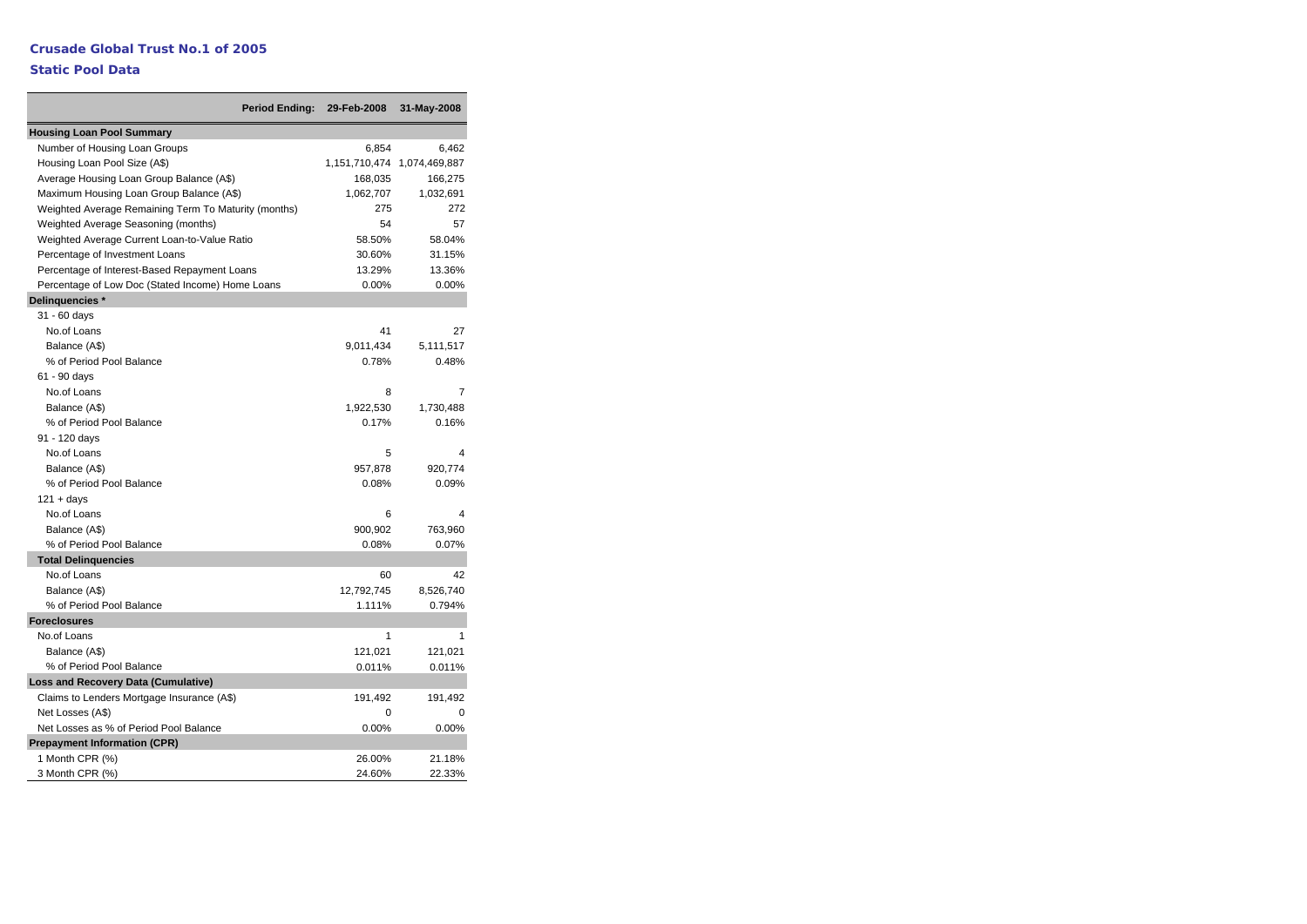#### **Static Pool Data**

÷

| <b>Period Ending:</b>                                    | 29-Feb-2008 | 31-May-2008 |
|----------------------------------------------------------|-------------|-------------|
| Profile by Current Loan-To-Value Ratio (% of Period Pool |             |             |
| Balance)                                                 |             |             |
| 00.01% - 30.00%                                          | 8.50%       | 9.12%       |
| 30.01% - 35.00%                                          | 4.46%       | 4.29%       |
| 35.01% - 40.00%                                          | 5.20%       | 5.52%       |
| 40.01% - 45.00%                                          | 6.38%       | 6.03%       |
| 45.01% - 50.00%                                          | 7.25%       | 7.45%       |
| 50.01% - 55.00%                                          | 7.75%       | 8.01%       |
| 55.01% - 60.00%                                          | 9.12%       | 9.19%       |
| 60.01% - 65.00%                                          | 8.14%       | 8.23%       |
| 65.01% - 70.00%                                          | 9.45%       | 9.87%       |
| 70.01% - 75.00%                                          | 12.64%      | 12.27%      |
| 75.01% - 80.00%                                          | 10.76%      | 9.97%       |
| 80.01% - 85.00%                                          | 4.40%       | 4.71%       |
| 85.01% - 90.00%                                          | 4.88%       | 4.40%       |
| 90.01% - 95.00%                                          | 1.07%       | 0.92%       |
| 95.01% - 100.00%                                         | 0.00%       | 0.02%       |
| 100.00% +                                                | 0.00%       | 0.00%       |
| Profile by Loan Product (% of Period Pool Balance)       |             |             |
| 1 Year Fixed                                             | 0.42%       | 0.59%       |
| 2 Year Fixed                                             | 1.48%       | 1.69%       |
| 3 Year Fixed                                             | 9.01%       | 8.39%       |
| 4 Year Fixed                                             | 0.48%       | 0.50%       |
| 5 Year Fixed                                             | 10.48%      | 11.16%      |
| Basic Home Loan/STG Essential Home Loan/GAHL             | 23.66%      | 23.31%      |
| <b>Standard Variable</b>                                 | 11.23%      | 10.87%      |
| <b>Other Variable</b>                                    | 43.23%      | 43.49%      |
| Profile by Loan Rate (% of Period Pool Balance)          |             |             |
| 4.01% - 4.50%                                            | 0.00%       | 0.00%       |
| 4.51% - 5.00%                                            | 0.00%       | 0.00%       |
| $5.01\% - 5.50\%$                                        | 0.00%       | 0.00%       |
| $5.51\% - 6.00\%$                                        | 0.33%       | 0.35%       |
| $6.01\% - 6.50\%$                                        | 1.53%       | 0.85%       |
| $6.51\% - 7.00\%$                                        | 7.99%       | 7.23%       |
| 7.01% - 7.50%                                            | 6.77%       | 7.01%       |
| 7.51% - 8.00%                                            | 3.55%       | 3.71%       |
| $8.01\% - 8.50\%$                                        | 56.14%      | 2.36%       |
| 8.51% - 9.00%                                            | 12.43%      | 61.19%      |
| $9.01\% - 9.50\%$                                        | 11.25%      | 17.30%      |
| $9.51\% - 10.00\%$                                       | 0.00%       | 0.00%       |
| Profile by Geographic Distribution (% of Period Pool     |             |             |
| <b>Security Property Valuation)</b>                      |             |             |
| <b>Australian Capital Territory</b>                      | 3.77%       | 3.79%       |
| <b>New South Wales</b>                                   | 59.42%      | 59.67%      |
| Victoria                                                 | 14.99%      | 14.85%      |
| Queensland                                               | 7.22%       | 7.01%       |
| South Australia                                          | 10.77%      | 10.78%      |
| Western Australia                                        | 3.60%       | 3.66%       |
| <b>Northern Territory</b>                                | 0.04%       | 0.04%       |
| Tasmania                                                 | 0.21%       | 0.20%       |

-